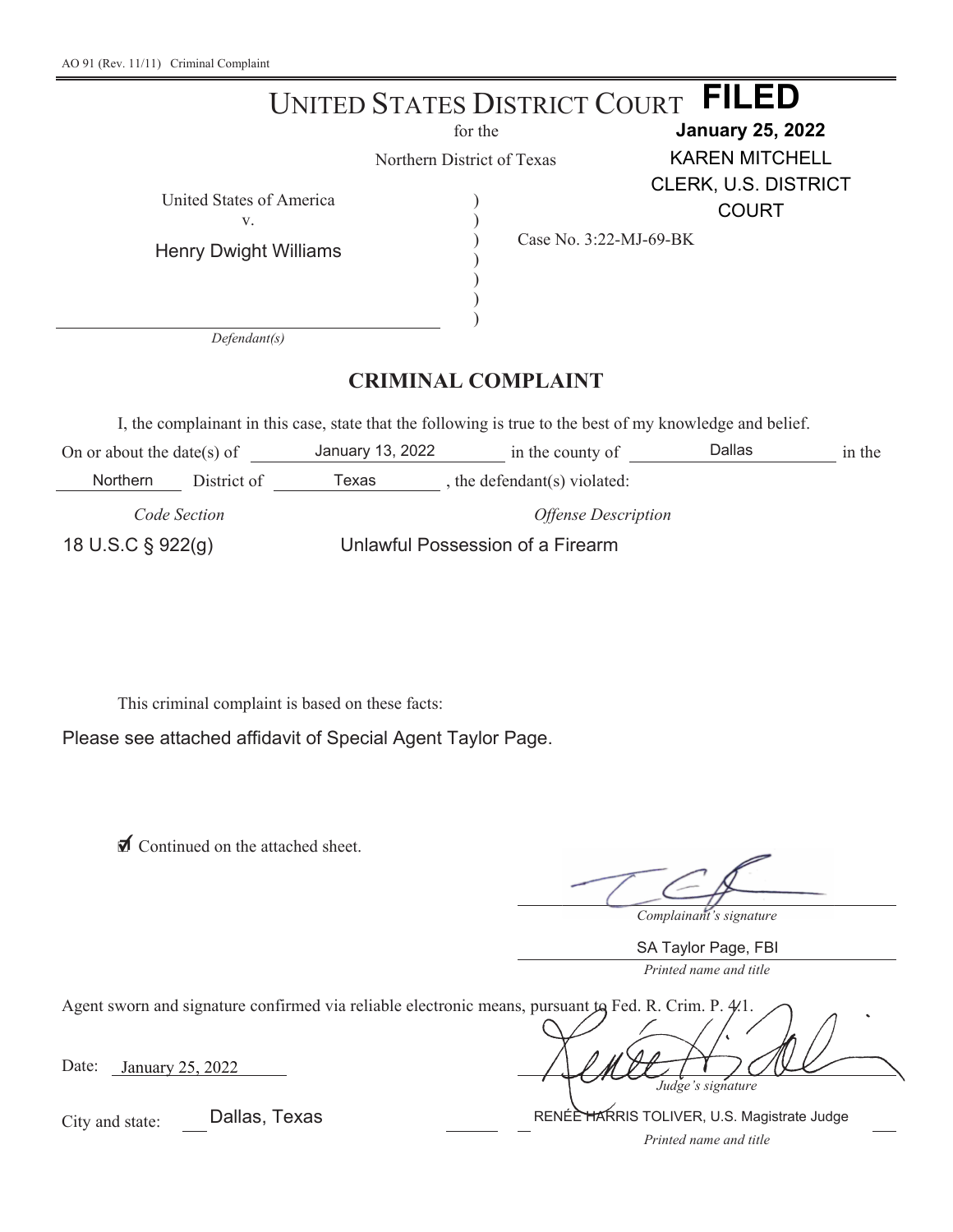# **AFFIDAVIT IN SUPPORT OF CRIMINAL COMPLAINT AND ARREST WARRANT**

 I, Taylor C. Page, a Special Agent for the Federal Bureau of Investigation (FBI) being duly sworn, depose and state as follows:

## **INTRODUCTION**

1. I have been employed as an FBI Special Agent since May 2018. Prior to that time, I was training in Quantico, Virginia. During my training and since that time, I have received formal training from the FBI as well as training through contact with experts from various law enforcement agencies regarding unlawful possession of firearms, theft of firearms, Hobbs act robbery, and other violent crime related offenses. As a result of my training and experience, I am familiar with the violations of federal laws pertaining to unlawful possession of a firearm. Based upon my experience as Special Agent with the FBI, I know that individuals who have committed felonious acts in the past and violate certain state and federal regulations are prohibited from possessing a firearm. As a federal agent, I am authorized to investigate violations of laws of the United States and to execute warrants issued under the authority of the United States.

2. The information in this affidavit is from my personal knowledge and from information provided by other individuals; it does not represent all information collected in this investigation. This affidavit only includes the facts necessary to establish probable cause for the arrest of **HENRY WILLIAMS, a/k/a Michael** (DOB: xx-xx-1989) (**WILLIAMS**) for unlawful possession of a firearm in violation of 18 U.S.C. § 922(g).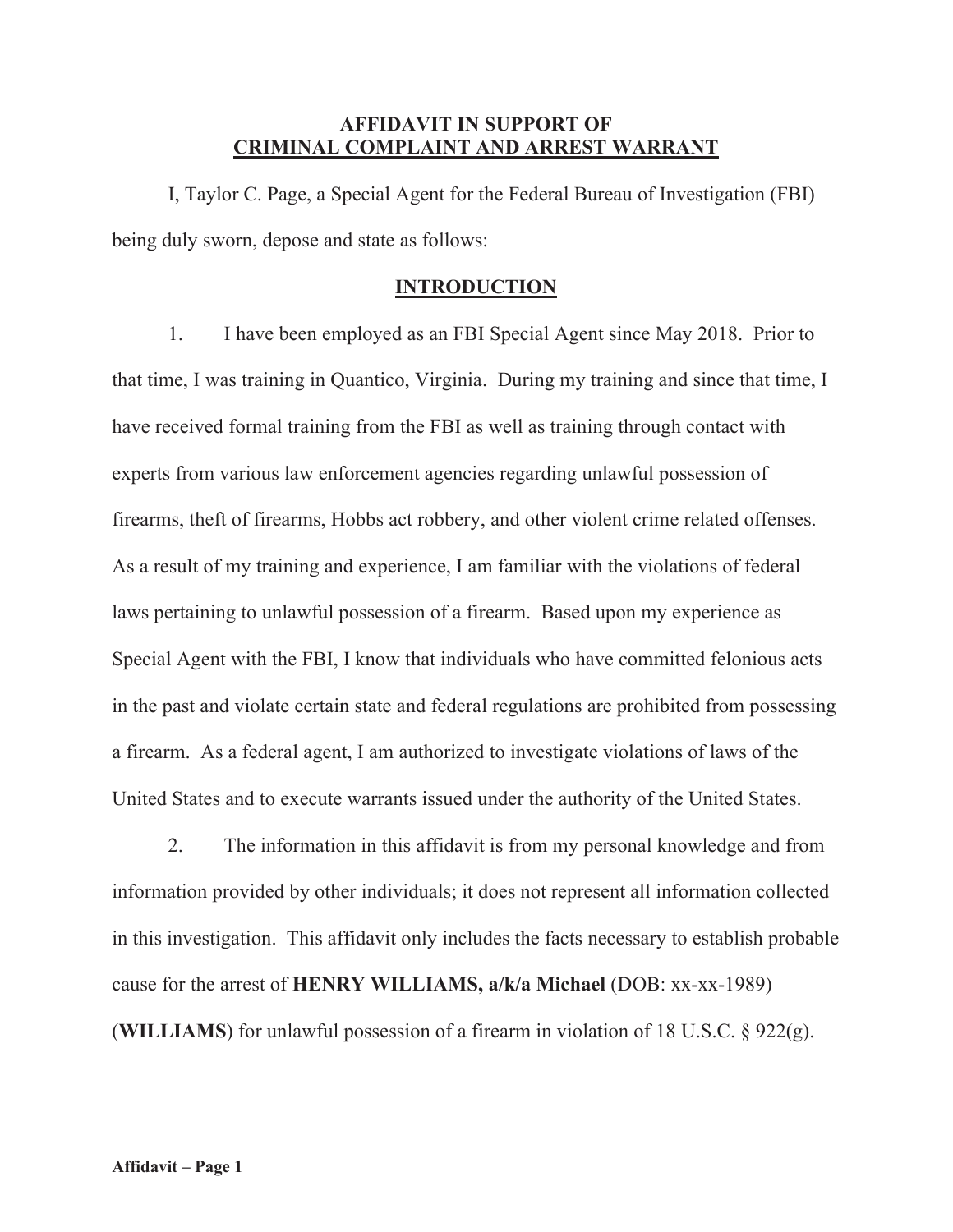3. Affiant knows that it is a violation of 18 U.S.C.  $\S 922(g)$  when a person knowingly possessed a firearm in and affecting interstate and foreign commerce and did so knowing that he had previously been convicted of a crime punishable by imprisonment for a term exceeding one year, that is, a felony offense.

#### **FACTS IN SUPPORT OF PROBABLE CAUSE**

4. At approximately 9:45 a.m. on or about January 15, 2022, a subject later identified as Malik Faisal Akram barricaded himself in the Congregation Beth Israel Synagogue, located at 6100 Pleasant Run Rd, Colleyville, Texas, with a handgun. Akram took several individuals inside Beth Israel as hostages. After taking the hostages, Akram demanded to speak to a Jewish leader in New York and indicated if he did not speak to a Jewish leader, he would shoot hostages. Akram also stated he had guns and two bombs and that he was "not afraid to pull the strings," indicating that he may be wearing an explosive device. It was later determined that Akram did not have any explosive devices inside Beth Israel.

5. During conversations with FBI negotiators, Akram demanded the release of a federal prisoner, Aafia Siddiqui, who is currently housed at FMC Carswell. Siddiqui is currently serving an 86-year sentence for terrorism offenses.

6. After negotiating with agents, Akram released one of the hostages but remained inside with the other hostages.

7. In the course of the investigation, investigators associated cellular telephone number XXX-XXX-6458 (Number 6458) with Akram. The cellular phone assigned to Number 6458 was found on Akram's body after agents raided the synagogue.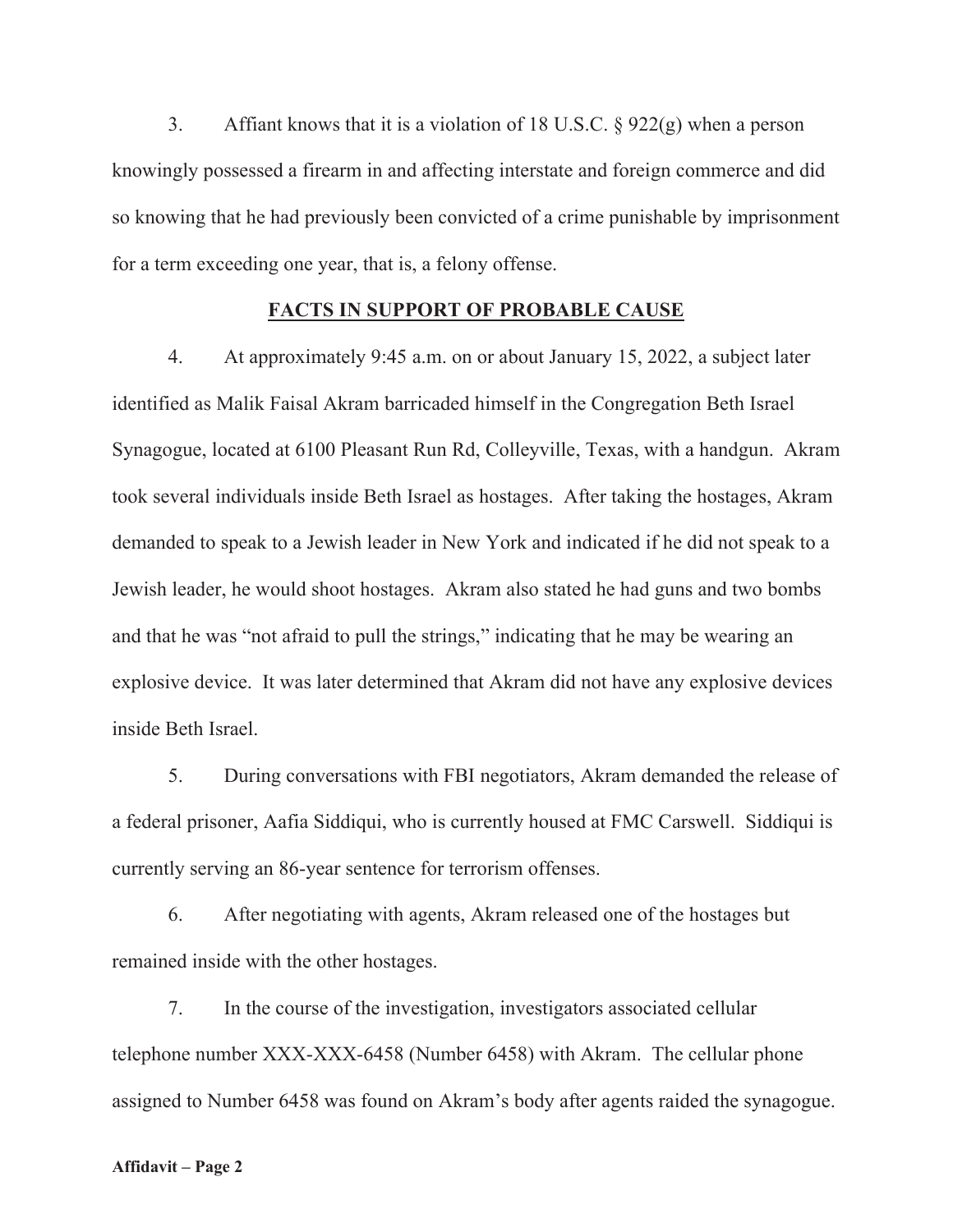8. Agents showed a known photo of Akram to the individual who had been a hostage but was released. The hostage positively identified the person depicted in Akram's photo as the hostage taker.

9. The standoff ended when the hostages escaped as law enforcement made entry to Congregation Beth Israel, and Akram was killed.

## **AKRAM'S ASSOCIATION TO WILLIAMS**

10. During the review of call detail records associated to Number 6458, Agents identified phone number XXX-XXX-2928 (Number 2928) as being in contact with Akram beginning on January 11, 2022, and continuing through January 13, 2022. Agents also discovered video surveillance footage of Akram receiving money at a check cashing store on the morning of January 13, 2022. Records revealed the amount Akram received was \$572.48. Further analysis of Akram's cellular records showed that after he left the area of the check cashing store, Akram traveled to an area in South Dallas where he then had a series of phone calls with Number 2928.

11. On or about January 16, 2022, FBI Agents contacted Number 2928 and spoke briefly with an individual that identified himself as "Michael Williams" (**WILLIAMS** later clarified that he uses the name "Michael" when he receives phone calls from people he does not know and that his true first name is "Henry"). During the conversation, **WILLIAMS** stated that he recalled meeting a man with a British accent within the last couple weeks, but he did not recall the name of that individual.

12. On January 19, 2022, U.S. Magistrate Judge for the Northern District of Texas, Irma Carrillo Ramirez, signed a search warrant for historical call detail records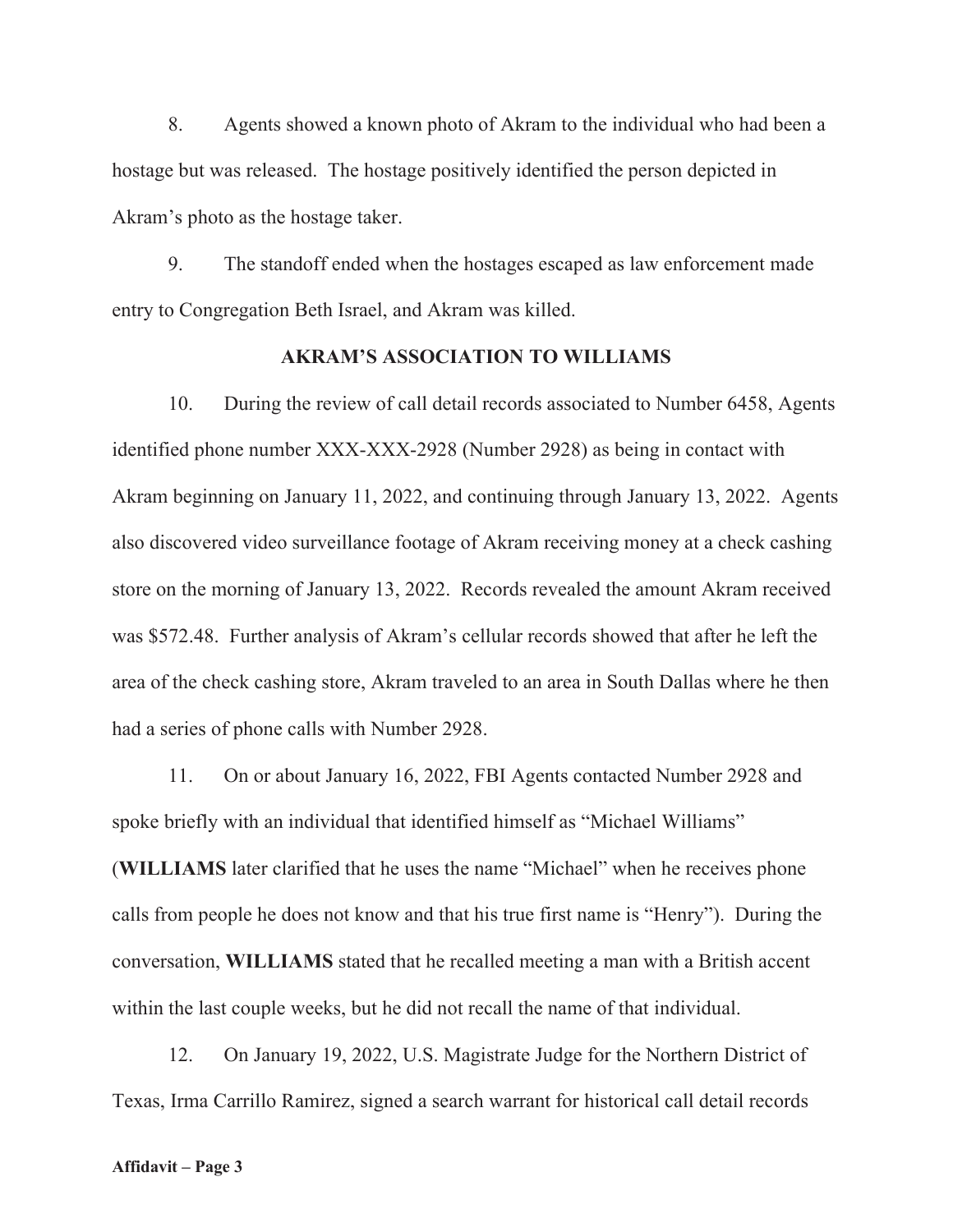and Pen Register Trap and Trace related to Number 2928, the number the man who called himself "Michael Williams" used. During the warranted review of historical call detail records related to Number 2928, Agents observed cellular tower use which indicated that the users of Number 2928 and Number 6458 were in close proximity to one another on January 13, 2022.

13. On January 24, 2022, Dallas Police Department (DPD) arrested **WILLIAMS** on an outstanding state-court warrant, and he was transported to DPD Headquarters to be interviewed. **WILLIAMS** was read his *Miranda* Rights and agreed to talk with Agents. **WILLIAMS** confirmed that his phone number was XXX-XXX-2928 and that the phone number was assigned to the cellular device which was on **WILLIAMS**'s person at the time of his arrest.

14. **WILLIAMS** went on to state that he recalled brokering a transaction for a gun which he conducted with Akram in the preceding weeks. **WILLIAMS** described the gun that he sold Akram as a black, semi-automatic handgun. Upon being shown photos of Akram, and the handgun seized during the search of the Congregation Beth Israel synagogue, **WILLIAMS** confirmed that Akram was the person to whom **WILLIAMS** sold the handgun. The single firearm seized during the search of the Congregation Beth Israel was a Taurus Model G2C pistol, bearing serial number TMT58628. An ATF report concerning this firearm indicates it was manufactured in the country of Brazil, indicating it had travelled in foreign commerce prior to **WILLIAMS**'s possession of it.

15. At the time of the sale, **WILLIAMS** stated that Akram told him the gun was going to be used for intimidation as Akram represented that he wanted it to try and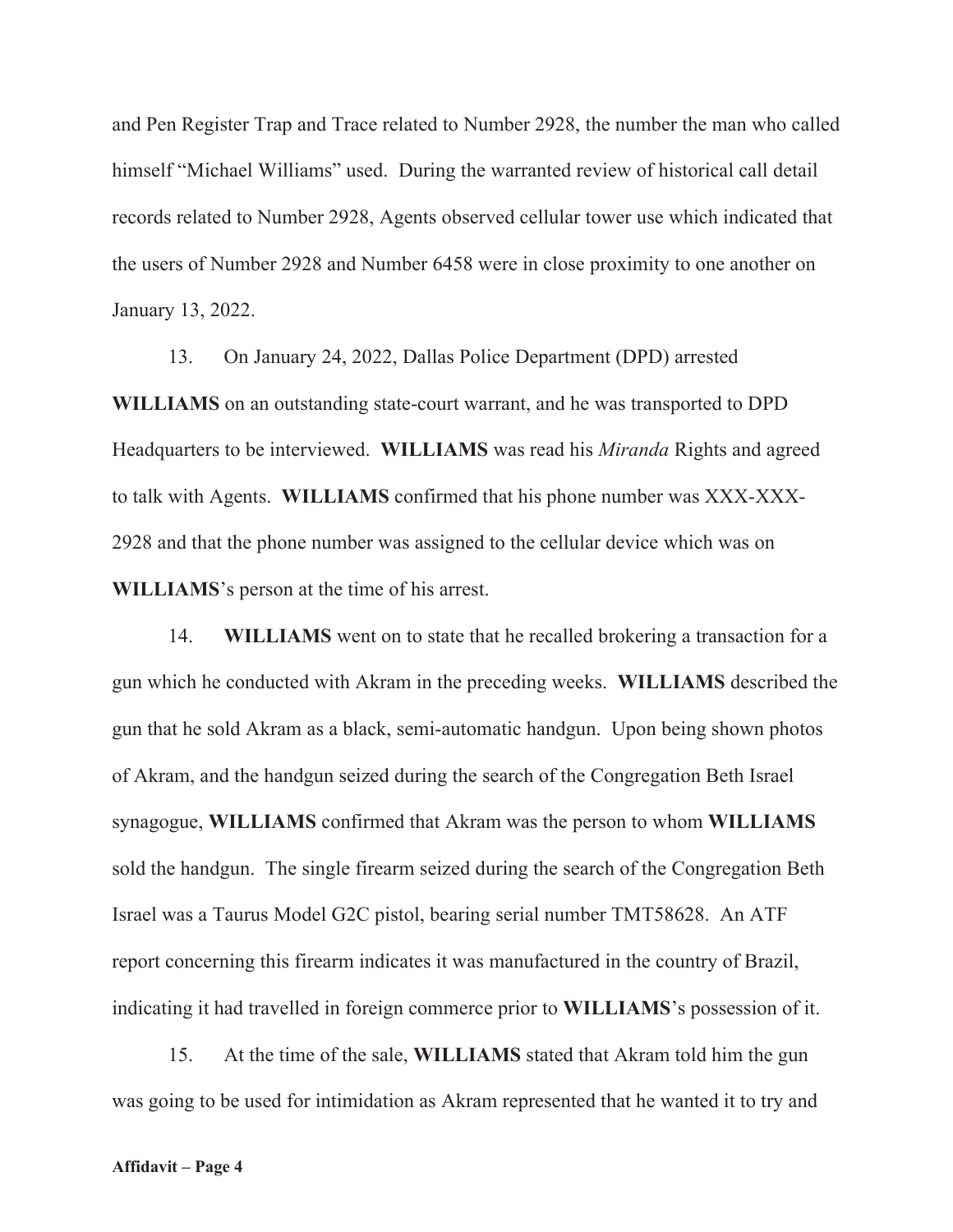get money from someone who had an outstanding debt with him. **WILLIAMS** obtained the handgun and then met with Akram at an intersection in South Dallas, within Dallas County in the Dallas Division of the Northern District of Texas, where **WILLIAMS** gave the handgun to Akram. **WILLIAMS** stated he received \$150 for the firearms transaction with Akram. Investigators believe this transaction occurred on January 13, 2022, when the devices connected to telephone numbers associated with **WILLIAMS** and Akram were in close proximity, based on the search-warrant returns and as described in paragraph 12.

#### **HENRY WILLIAMS'S PRIOR CONVICTIONS**

16. As stated above, and as outlined in 18 U.S.C. § 922(g), a person who knows that he has been convicted in any court of a crime punishable by imprisonment for a term exceeding one year is unable to possess any firearm or ammunition that has travelled in interstate commerce. **WILLIAMS**'s criminal history outlines several felony convictions which would preclude him from owning a firearm, including the following:

- a. A second-degree felony in 2005 for aggravated assault with a deadly weapon, as documented in Dallas County Court case F-0519425. **WILLIAMS** was sentenced to five years confinement.
- b. A third-degree felony in 2013 for attempted possession of a controlled substance, as documented in Dallas County Court case F- 1360121. **WILLIAMS** was sentenced to three years confinement.

17. Further, during the custodial interview with **WILLIAMS** on January 24, 2022, **WILLIAMS** stated to the interviewing Agents that he knew he was not allowed to be in possession of a firearm and that he knew conducting the sale of the gun to Akram was illegal.